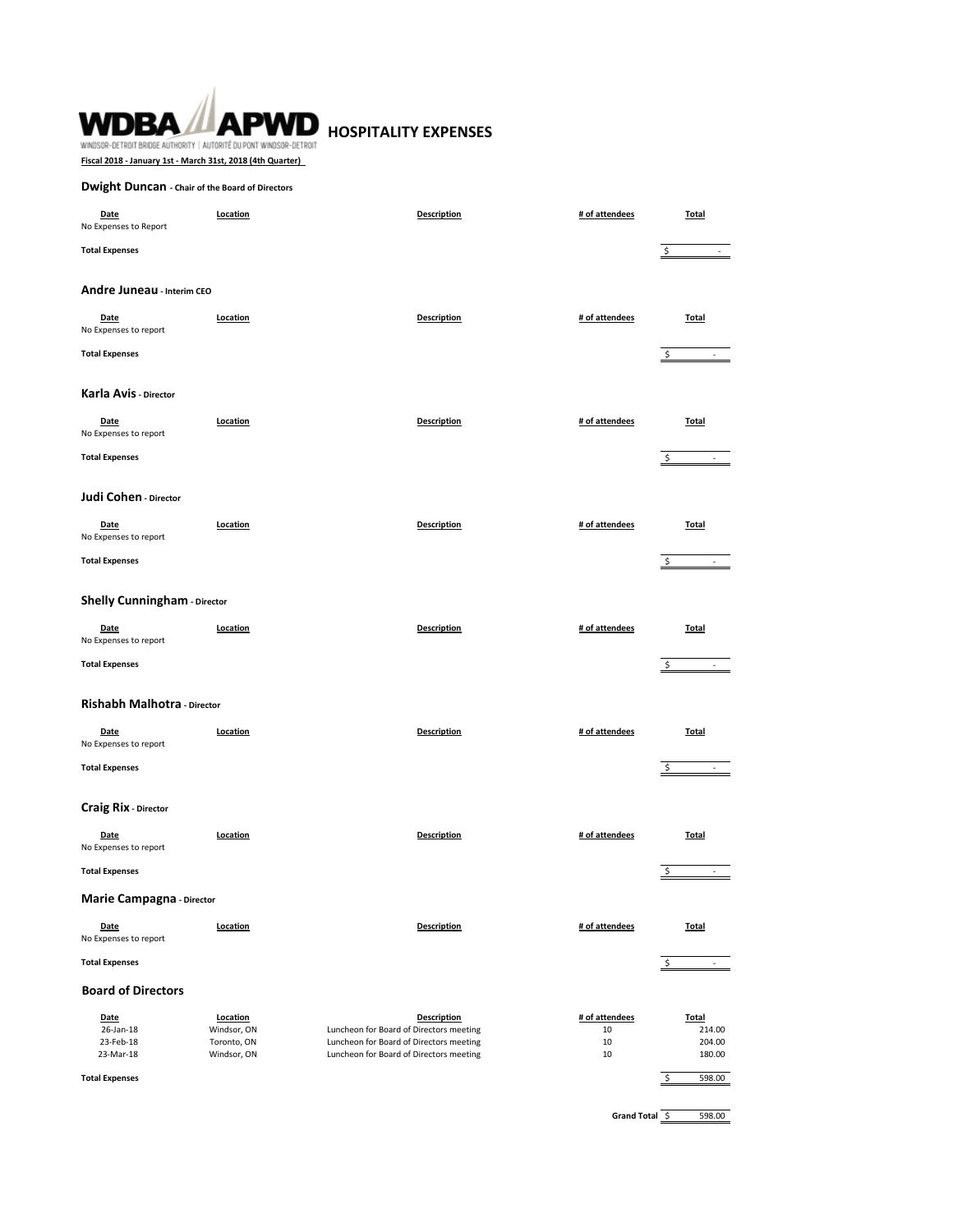

# **TRAVEL EXPENSES**

**Fiscal 2018 - January 1st - March 31st, 2018 (4th Quarter)** 

## **Dwight Duncan - Chair of the Board of Directors**

| Departure             |                    |                    |                                             |               |  | Other          |                       | <b>Meals and</b> |        |
|-----------------------|--------------------|--------------------|---------------------------------------------|---------------|--|----------------|-----------------------|------------------|--------|
| Date                  | <b>Return Date</b> | <b>Destination</b> | <b>Purpose of Travel</b>                    | Airfare/Train |  | Transportation | <b>Accommodations</b> | Incidentals      | Total  |
| 10-Jan-18             | $11$ -Jan- $18$    | London, ON         | To attend meeting with Governance Committee |               |  |                | 265.55                | 102.65           | 368.20 |
| <b>Total Expenses</b> |                    |                    |                                             |               |  |                | 265.55                | 102.65           | 368.20 |

### **Andre Juneau - Interim CEO**

| Departure     |                    |                         | Other                                     |   |               |  |                 |                       |                                |              |  |  |  |
|---------------|--------------------|-------------------------|-------------------------------------------|---|---------------|--|-----------------|-----------------------|--------------------------------|--------------|--|--|--|
| Date          | <b>Return Date</b> | <b>Destination</b>      | <b>Purpose of Travel</b>                  |   | Airfare/Train |  | Transportation  | <b>Accommodations</b> | <b>Meals &amp; Incidentals</b> | <b>Total</b> |  |  |  |
| $3$ -Jan-18   | $5 - Jan - 18$     | Windsor, ON             | Travel to WDBA office                     |   | 850.04 \$     |  | 50.00           | 348.52 \$<br>- Ś      | 224.20 \$                      | 1,472.76     |  |  |  |
|               |                    | Windsor, ON London, ON  | Travel to WDBA office                     |   |               |  |                 |                       |                                |              |  |  |  |
| 8-Jan-18      | 12-Jan-18          |                         | Attend Ministerial Governance Meeting     |   | 1,514.48 \$   |  | 127.00 \$       | 892.90 \$             | 361.65 \$                      | 2,896.03     |  |  |  |
| 16-Jan-18     | 19-Jan-18          | Windsor, ON             | Travel to WDBA office                     |   | 554.71 \$     |  | $62.00$ \$      | 522.78 \$             | 326.85 \$                      | 1,466.34     |  |  |  |
|               | 26-Jan-18          | Windsor, ON Ottawa, ON  | Travel to WDBA office                     |   |               |  |                 |                       |                                |              |  |  |  |
| 21-Jan-18     |                    |                         | Attend meetings in Ottawa, ON             |   | 664.72 \$     |  | $61.00 \quad $$ | 846.69 \$             | 494.35 \$                      | 2,066.76     |  |  |  |
| 29-Jan-18     | 1-Feb-18           | Windsor, ON Ottawa, ON  | Travel to WDBA office                     |   | 917.84 \$     |  | 73.00 \$        | 522.78 \$             | 391.50                         |              |  |  |  |
|               |                    |                         | Attend meetings in Ottawa, ON             |   |               |  |                 |                       |                                | 1,905.12     |  |  |  |
| 5-Feb-18      | 9-Feb-18           | Windsor, ON Toronto, ON | Travel to WDBA office                     |   | $2,603.12$ \$ |  | 92.00           | 697.04 \$<br>- S      | 353.70                         |              |  |  |  |
|               |                    |                         | Attend meetings in Toronto, ON            |   |               |  |                 |                       |                                | 3,745.86     |  |  |  |
| 12-Feb-18     | 16-Feb-18          | Windsor, ON Toronto, ON | Travel to WDBA office                     |   | 626.47 \$     |  | 87.00 \$        | 522.78 \$             | 391.50                         |              |  |  |  |
|               |                    |                         | Attend meetings in Toronto, ON            |   |               |  |                 |                       |                                | 1,627.75     |  |  |  |
| 18-Feb-18     | 23-Feb-18          | Windsor, ON Toronto, ON | Travel to WDBA office                     | s | 966.57 \$     |  | 228.11 \$       | 975.54 \$             | 454.95                         |              |  |  |  |
|               |                    |                         | Attend meetings in Toronto, ON            |   |               |  |                 |                       |                                |              |  |  |  |
|               |                    |                         | To attend meeting with Board of Directors |   |               |  |                 |                       |                                | 2,625.17     |  |  |  |
| 26-Feb-18     | 2-Mar-18           | Windsor, ON             | Travel to WDBA office                     |   | 1,291.33 \$   |  | 100.00          | 522.78 \$             | 372.80                         | 2,286.91     |  |  |  |
| 12-Mar-18     | 15-Mar-18          | Windsor, ON             | Travel to WDBA office                     |   | 483.97 \$     |  | 42.00           | 522.78 \$             | 372.60 \$                      | 1,421.35     |  |  |  |
| 19-Mar-18     | 23-Mar-18          | Windsor, ON             | Travel to WDBA office                     |   | 907.67 \$     |  | 108.00          | 348.52 \$             | 203.70 \$                      | 1,567.89     |  |  |  |
| 25-Mar-18     | 29-Mar-18          | Windsor, ON             | Travel to WDBA office                     |   | 927.39 \$     |  | 28.00           | 697.04 \$             | 418.55 \$                      | 2,070.98     |  |  |  |
|               |                    |                         |                                           |   |               |  |                 |                       |                                |              |  |  |  |
| otal Expenses |                    |                         |                                           |   | 12,308.31 \$  |  | $1,058.11$ \$   | 7,420.15 \$           | 4,366.35 \$                    | 25,152.92    |  |  |  |

### **Total Expenses**

#### **Karla Avis - Director**

| <b>Departure</b><br>Date | <b>Return Date</b> | <b>Destination</b> | <b>Purpose of Travel</b>                  | Airfare/Train | Other<br>Transportation | <b>Accommodations</b> |        | <b>Meals and</b><br>Incidentals | Total  |
|--------------------------|--------------------|--------------------|-------------------------------------------|---------------|-------------------------|-----------------------|--------|---------------------------------|--------|
| 26-Jan-18                | 26-Jan-18          | Windsor, ON        | To attend meeting with Board of Directors |               | 310.75                  |                       | 124.29 | 64.65                           | 499.69 |
| <b>Total Expenses</b>    |                    |                    |                                           |               | 310.75                  |                       | 124.29 | 64.65                           | 499.69 |

# **Judi Cohen - Director**

| Departure             |                    |                    |                                                       |               | Other          |                | <b>Meals and</b>   |              |
|-----------------------|--------------------|--------------------|-------------------------------------------------------|---------------|----------------|----------------|--------------------|--------------|
| Date                  | <b>Return Date</b> | <b>Destination</b> | <b>Purpose of Travel</b>                              | Airfare/Train | Transportation | Accommodations | <b>Incidentals</b> | <b>Total</b> |
| 25-Jan-18             | 26-Jan-18          | Windsor, ON        | To attend meeting with Board of Directors             | 443.23        | 68.58          | 112.99         | 129.30             | 754.10       |
| 19-Feb-18             | 20-Feb-18          | Ottawa, ON         | To attend Canada School of Public Service orientation | $506.52$ \$   | 172.78         | 233.86         | 83.55 \$           | 996.71       |
| 23-Feb-18             | 23-Feb-18          | Toronto, ON        | To attend meeting with Board of Directors             |               | 42.95          |                |                    | 42.95        |
| <b>Total Expenses</b> |                    |                    |                                                       | 949.75        | 284.31         | 346.85         | 212.85             | 1.793.76     |

### **Total Expenses**

# **Shelly Cunningham** - Director

| <b>Departure</b> |                    |             |                                           |               | Other          |                | <b>Meals and</b> |        |
|------------------|--------------------|-------------|-------------------------------------------|---------------|----------------|----------------|------------------|--------|
| Date             | <b>Return Date</b> | Oestination | <b>Purpose of Travel</b>                  | Airfare/Trair | Transportation | Accommodations | Incidentals      | Tota.  |
| 23-Feb-18        | 23-Feb-18          | Toronto, ON | To attend meeting with Board of Directors |               | 90.36          |                |                  | 90.36  |
| 22-Mar-18        | 23-Mar-18          | Windsor, ON | To attend meeting with Board of Directors | 341.54        | 182.08         | 112.99         | 94.70            | 731.31 |